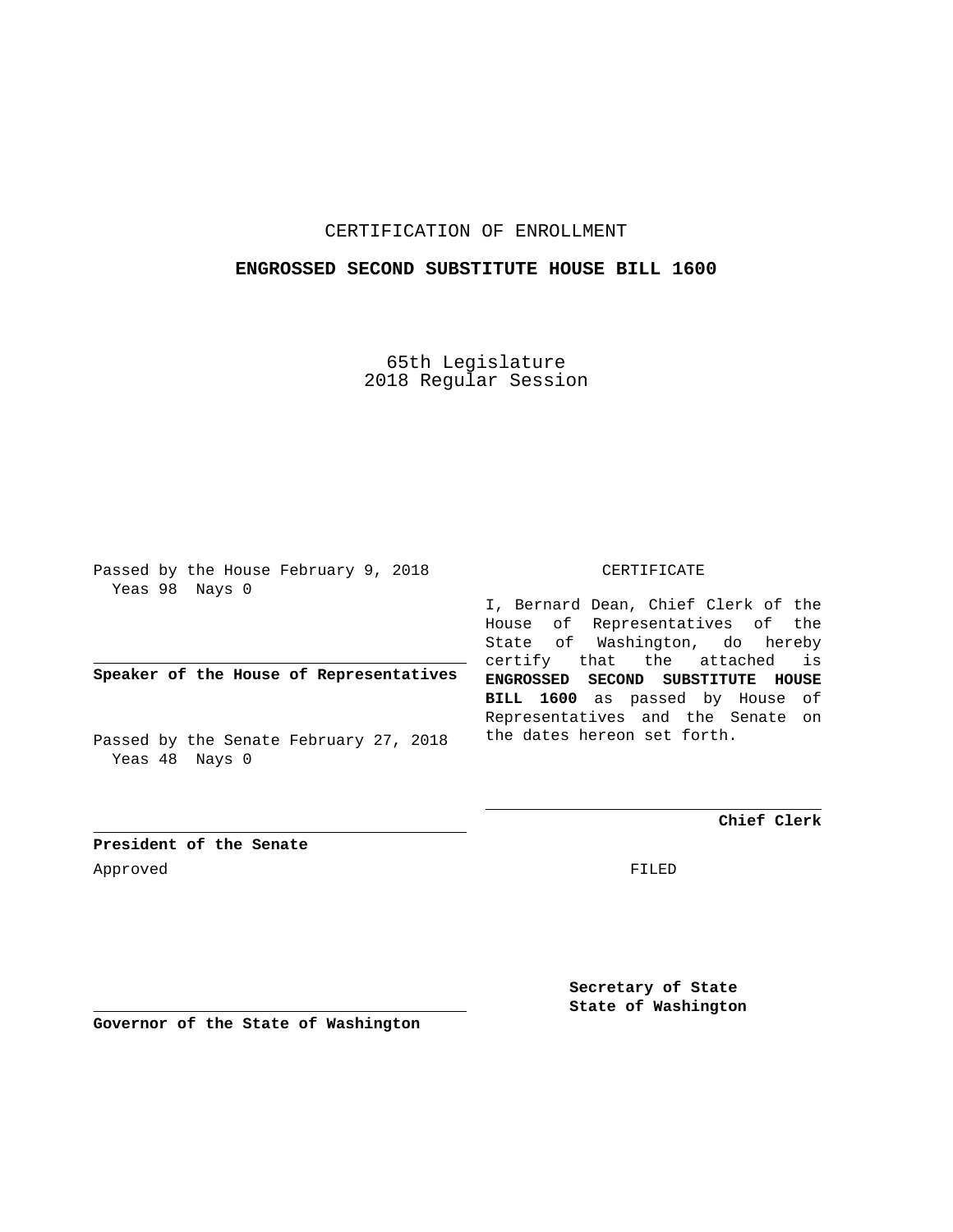## **ENGROSSED SECOND SUBSTITUTE HOUSE BILL 1600**

Passed Legislature - 2018 Regular Session

**State of Washington 65th Legislature 2018 Regular Session**

**By** House Education (originally sponsored by Representatives Santos, Pettigrew, Harris, Young, Stonier, Pike, Appleton, Johnson, Fey, Bergquist, Hudgins, Kraft, Slatter, and Tarleton)

READ FIRST TIME 01/22/18.

 AN ACT Relating to increasing the career and college readiness of public school students; adding a new section to chapter 28A.630 RCW; adding new sections to chapter 28A.300 RCW; and providing an 4 expiration date.

5 BE IT ENACTED BY THE LEGISLATURE OF THE STATE OF WASHINGTON:

6 NEW SECTION. **Sec. 1.** A new section is added to chapter 28A.630 7 RCW to read as follows:

8 (1) The work-integrated learning initiative is established. The 9 purpose of the initiative is to promote work-integrated learning 10 experiences for students by providing:

11 (a) An opportunity for students to engage in work-based academic 12 programs with public and private sector employers, such as 13 internships, externships, and registered apprenticeships; and

14 (b) A framework for the development and replication of successful 15 work-integrated learning programs throughout the state.

16 (2) Local applicant schools receiving funding through 17 participation in the initiative must:

18 (a) Provide academic curricula in a work-integrated and career-19 contextualized manner and include an external mentor for each student 20 in the program;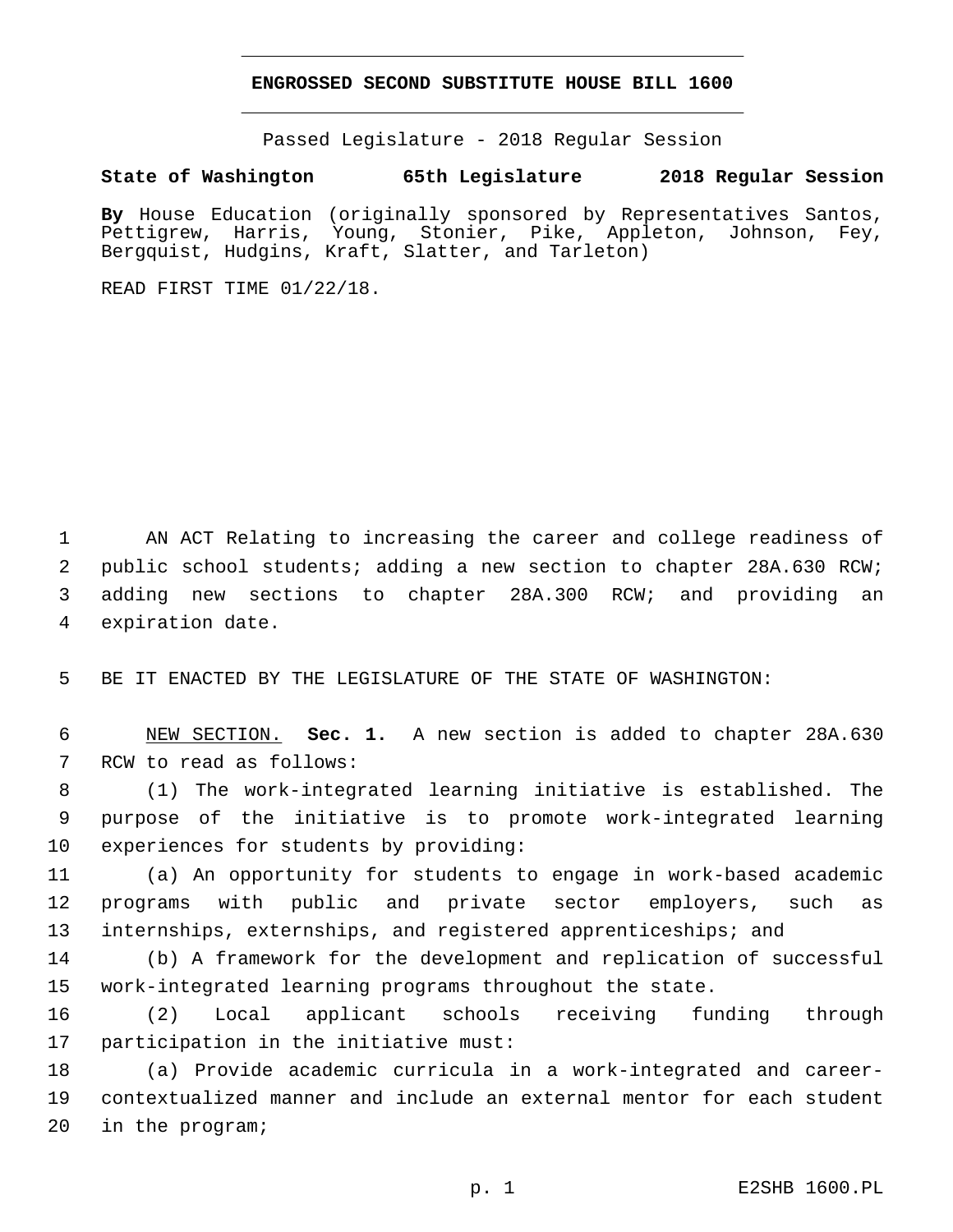(b) Demonstrate collaboration with and input from students, parents or guardians, local employers, community members, a workforce development council, and a labor organization. Evidence of local collaborations may include but are not limited to partnerships with a dropout reengagement organization, an apprenticeship sponsor, a community and technical college, a STEM network, or a homeless youth 7 service organization;

 (c) Reflect local circumstances, including local industries, 9 employers, and labor markets;

 (d) Comply with graduation requirements established by the state 11 board of education; and

 (e) Align the high school and beyond plans of participating students to reflect opportunities that may be available through the 14 initiative.

 (3)(a) Local applicant schools selected to participate in the work-integrated learning initiative must, in accordance with this section and section 3 of this act, submit to the work-integrated learning advisory committee created in section 3 of this act an interim and an end-of-project report that includes numeric and other data summarizing the effects of their work-integrated learning project programs on high school graduation rates, state test scores, and community partnerships, including partnerships with local 23 employers and industries.

 (b) In complying with this subsection (3), local applicant schools must also provide other data and information as requested by the work-integrated learning advisory committee in accordance with 27 section 3 of this act.

 (4) For the purposes of this section and sections 2 and 3 of this act, "work-integrated learning" includes but is not limited to early, frequent, and systematic learning experiences that are essential for preparing Washington youth for high-demand, family-wage jobs in Washington state, and that engage students in grades five through twelve or through high school dropout reengagement plans.

 NEW SECTION. **Sec. 2.** A new section is added to chapter 28A.300 35 RCW to read as follows:

 (1)(a) The office of the superintendent of public instruction may contract with a statewide nonprofit organization with expertise in promoting and supporting work-integrated learning from early learning through postsecondary education to establish a matching grant program

p. 2 E2SHB 1600.PL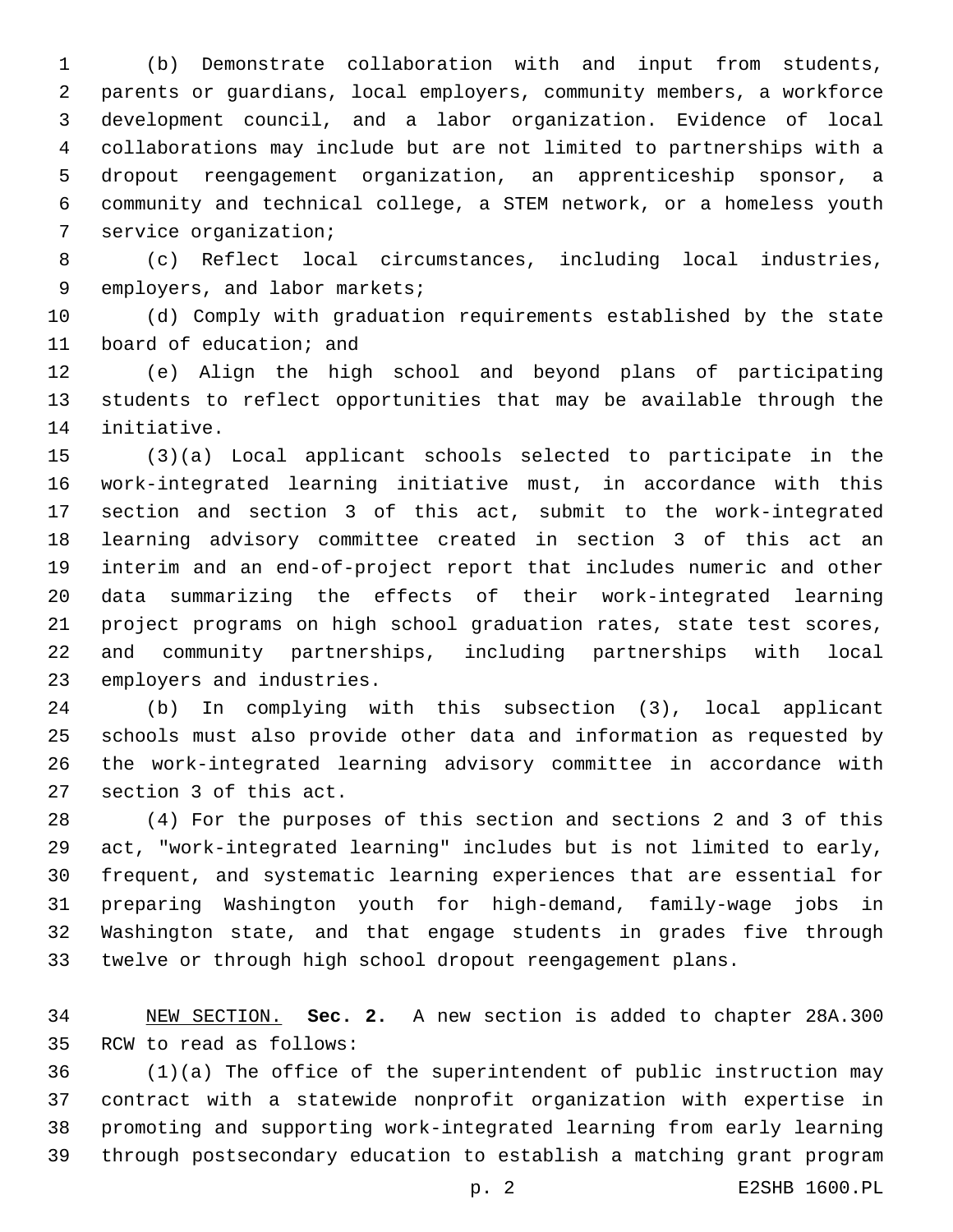to fund projects implemented by local applicant schools identified in 2 section 1 of this act.

 (b) The matching grant program shall include the following minimum requirements for local applicant schools:4

 (i) Measurable and accountable focus on low-income youth, 6 homeless youth, and youth of color;

 (ii) Accountability for increasing registered youth apprenticeships, internships, mentors, career planning, and other 9 work-integrated learning experiences;

 (iii) Regional coordinators or liaisons to facilitate links between schools, higher education institutions, business, labor, and the community in developing internships and other work-integrated 13 learning experiences; and

 (iv) System-wide support for work-integrated learning experiences, including but not limited to career awareness, career explorations, career counseling, and career preparation and training.

 (2)(a) Grant funds awarded in accordance with this section may be expended only to the extent that they are equally matched by private sector cash contributions for the program. Grantees must provide reports to the work-integrated learning advisory committee in 21 accordance with section 3 of this act.

 (b) By November 15, 2020, and yearly thereafter, the office of the superintendent of public instruction must provide an evaluation to the governor and the education and economic development committees 25 of the house of representatives and the senate.

 NEW SECTION. **Sec. 3.** A new section is added to chapter 28A.300 27 RCW to read as follows:

 (1) The superintendent of public instruction, in consultation with the employment security department and the workforce training and education coordinating board, shall convene a work-integrated learning advisory committee to provide advice to the legislature and the education and workforce sectors on creating opportunities for students to: Explore and understand a wide range of career-related opportunities through applied learning; engage with industry mentors; 35 and plan for career and college success.

(2) The committee shall:36

 (a) Assist the office of the superintendent of public instruction in the development of an application process and the selection of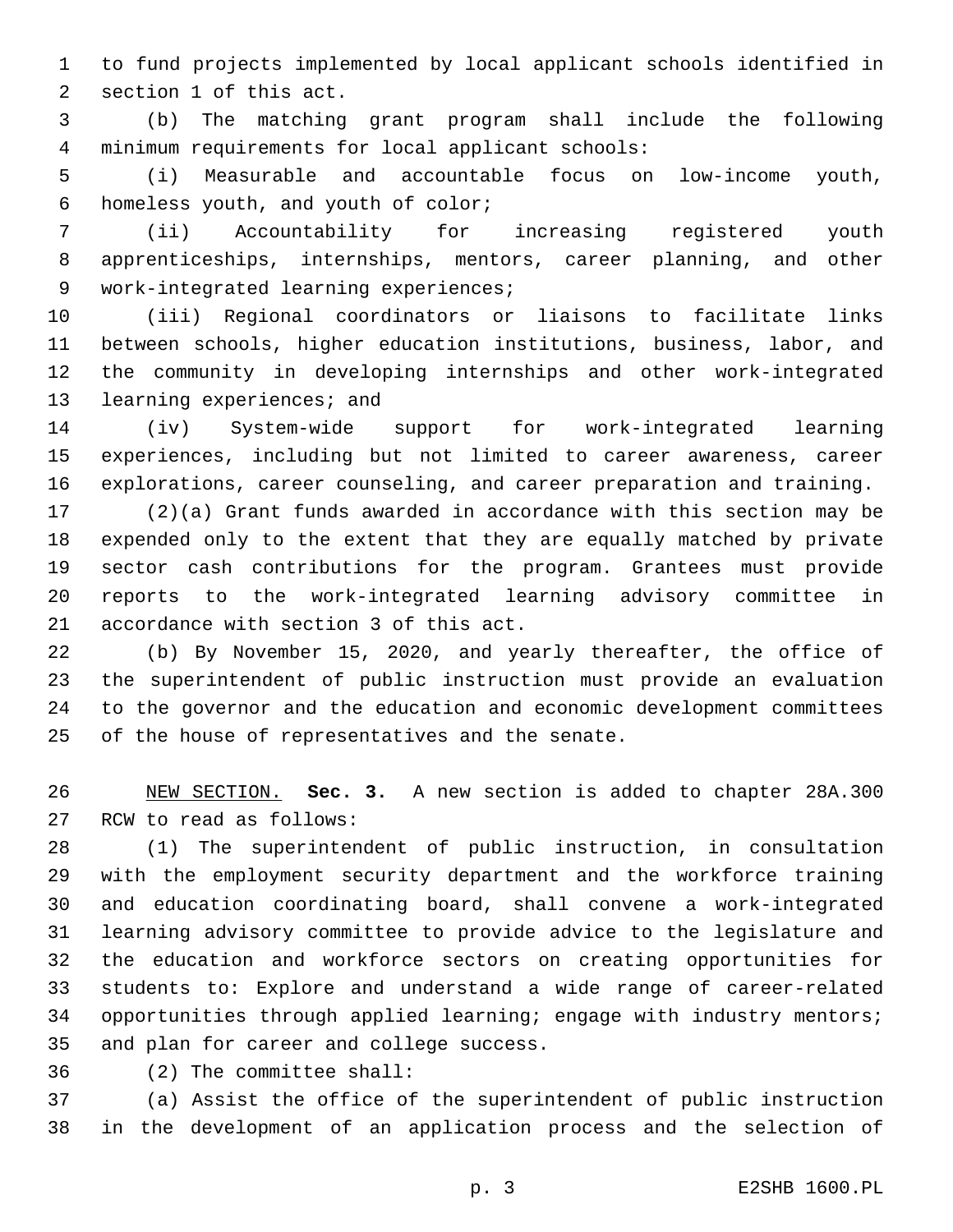local applicant schools to participate in the initiative established 2 in section of this act;

 (b) Advise the superintendent of public instruction on the development and implementation of work-integrated learning 5 instructional programs;

 (c) Review the instructional programs of projects funded through the career connect Washington program with grant moneys from the federal workforce innovation and opportunity act, P.L. 113-128, related to work-integrated learning, a type of learning that is also referred to as "career connected learning," and of local applicant schools selected to develop and implement work-integrated learning project programs under section 1 of this act. The purpose of the review required by this subsection (2)(c) is to determine:

 (i) The impact on in-school progress, high school graduation rates, state test scores, indicators of career and college readiness, employment outcomes, and community partnerships. In accordance with this subsection (2)(c), and to the maximum extent practicable, the review must consider both overall impacts and reductions or other 19 changes in opportunity gaps;

 (ii) Best practices for partnering with industry and the local community to create opportunities for applied learning through internships, externships, registered youth apprenticeships, and 23 mentorships; and

 (iii) Best practices for linking high school and beyond plans with work-integrated and career-related learning opportunities and 26 increasing college readiness;

 (d) Analyze barriers to statewide adoption of work-integrated and career-related learning opportunities and instructional programs;

 (e) Recommend policies to implement work-integrated and career- related strategies that increase college and career readiness of students statewide. Policies recommended under this subsection (2)(e) may include, but are not limited to: (i) Policies related to aligning career and technical education programs with statewide and local industry projections and career cluster needs evidenced through economic development data and appropriate longitudinal data; and (ii) the completion of remedial courses required by colleges and 37 universities;

 (f) Consult with individuals from the public and private sectors with expertise in career and technical education and work-integrated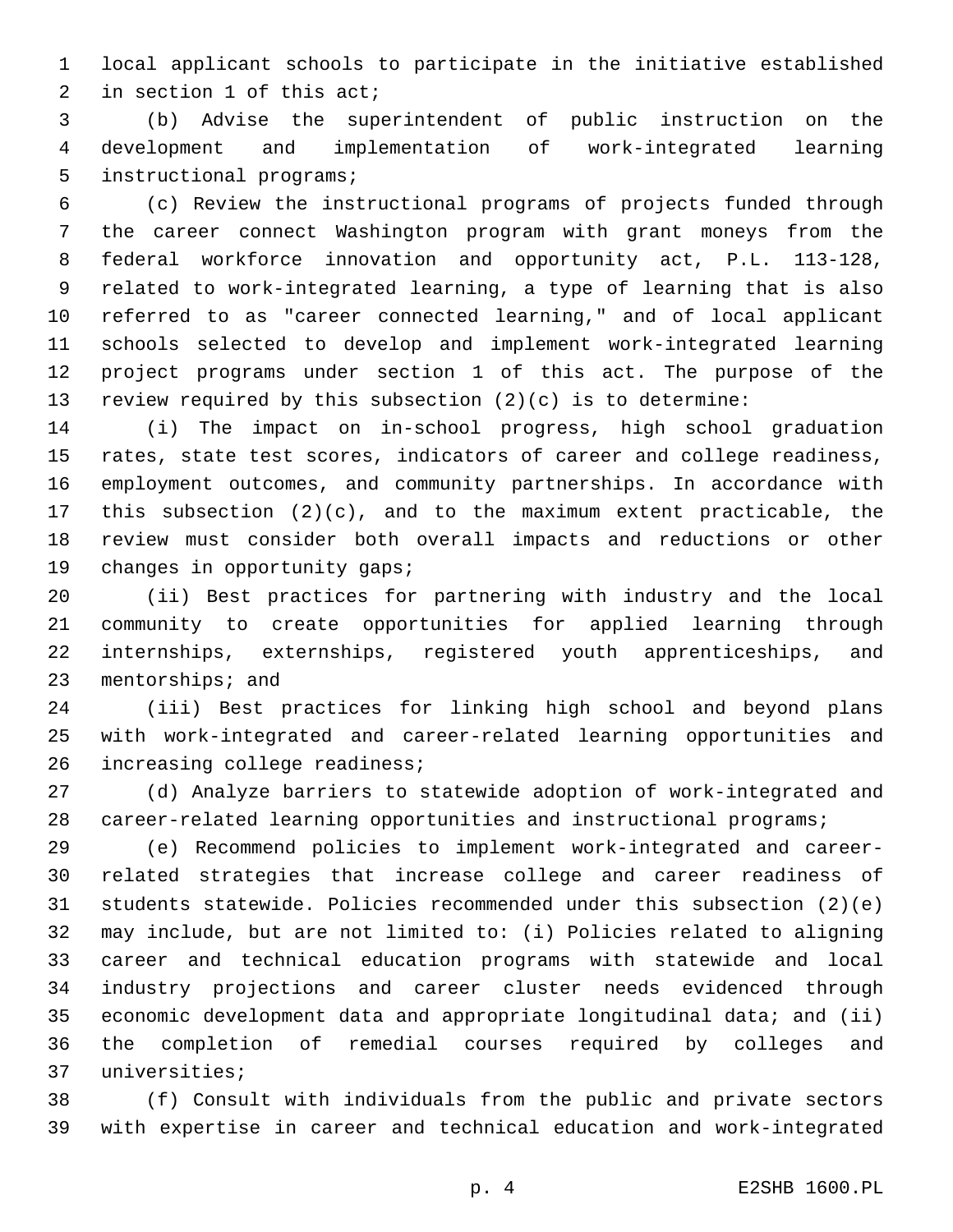training, including representatives of labor unions, professional technical organizations, and business and industry; and

 (g) Work collaboratively, as appropriate, with the expanded learning opportunities advisory council as provided in chapter . . ., Laws of 2018 (Engrossed Substitute House Bill No. 2802).

 (3) The committee must, at a minimum, be composed of the 7 following members:

 (a) One member from each of the two largest caucuses of the 9 senate, appointed by the president of the senate;

 (b) One member from each of the two largest caucuses of the house of representatives, appointed by the speaker of the house of 12 representatives;

 (c) The superintendent of public instruction or the 14 superintendent's designee;

 (d) One educator representing the K-12 career and technical education sector, appointed by the superintendent of public instruction, as determined from recommendations of the association 18 for career and technical education;

 (e) One school counselor appointed by the superintendent of public instruction, as determined from recommendations of the school 21 counselor association;

 (f) One educator representing the community and technical colleges, appointed by the state board for community and technical 24 colleges;

 (g) One member of the governor's office specializing in career and technical education and workforce needs, appointed by the 27 qovernor; and

 (h) One member of the workforce training and education coordinating board, designated by the workforce training and 30 education coordinating board.

 (4) The committee shall convene a subcommittee that includes members representing manufacturing, industry, labor, apprenticeships, 33 and other members with specialized expertise.

 (5) The chair or cochairs of the committee and subcommittee must 35 be selected by the members of the committee.

 (6) Staff support for the committee and the subcommittee must be provided by the office of the superintendent of public instruction.

 (7) The committee shall report its findings and recommendations to the state board for community and technical colleges, the state board of education, the student achievement council, and, in

p. 5 E2SHB 1600.PL